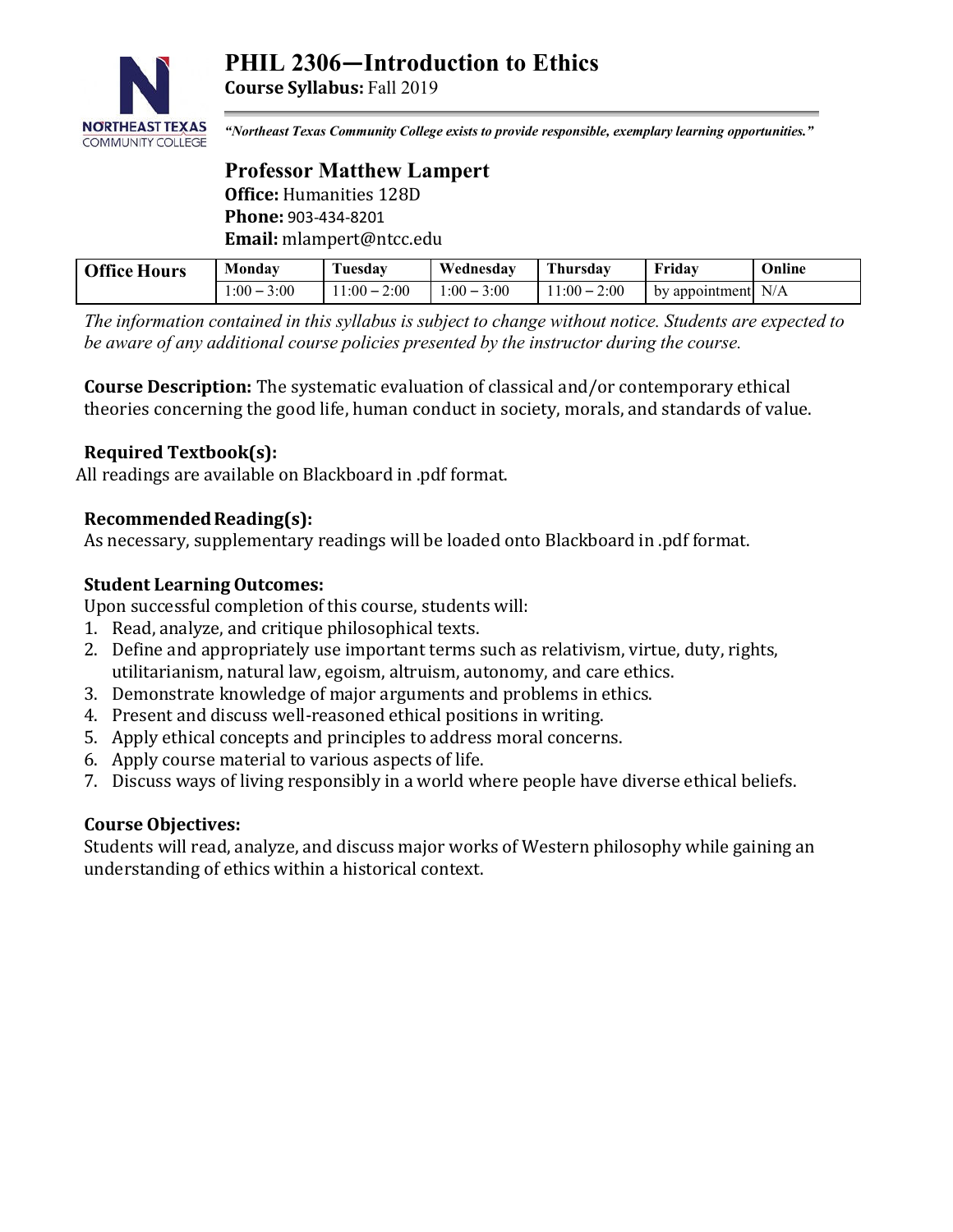# **Lectures & Discussions:**

| August    | 26             | <b>First Day of Class:</b>                                                           |  |  |  |  |
|-----------|----------------|--------------------------------------------------------------------------------------|--|--|--|--|
|           |                | Syllabus; Introductions; Outline of the course.                                      |  |  |  |  |
|           | 28             | <b>Opening Discussion: What Is Ethics?</b>                                           |  |  |  |  |
| September | $\overline{2}$ | <b>Labor Day: No Class</b>                                                           |  |  |  |  |
|           | 4              | Reading: Erich Fromm, "Humanistic Ethics"<br>Quiz #1                                 |  |  |  |  |
|           | 9              | Fromm, continued                                                                     |  |  |  |  |
|           | 11             | Reading: Korsgaard: The Sources of Normativity, lecture I                            |  |  |  |  |
|           |                | Quiz #2                                                                              |  |  |  |  |
|           | 16             | Korsgaard, continued                                                                 |  |  |  |  |
|           | 18             | Reading: Aristotle: Nicomachean Ethics (pp. pp. 1-8)                                 |  |  |  |  |
|           |                | Quiz #3                                                                              |  |  |  |  |
|           | 23             | Nicomachean Ethics, continued                                                        |  |  |  |  |
|           | 25             | Nicomachean Ethics, continued                                                        |  |  |  |  |
|           | 30             | Nicomachean Ethics, continued (pp. 9-20)                                             |  |  |  |  |
|           |                | Quiz #4                                                                              |  |  |  |  |
| October   | 2              | Nicomachean Ethics, continued                                                        |  |  |  |  |
|           | $\overline{7}$ | Nicomachean Ethics, continued (pp. 22-32)                                            |  |  |  |  |
|           | 9              | Nicomachean Ethics, continued (pp. 33-58)                                            |  |  |  |  |
|           |                | Quiz #5                                                                              |  |  |  |  |
|           | 14             | Nicomachean Ethics, continued                                                        |  |  |  |  |
|           | 16             | Nicomachean Ethics, wrap-up                                                          |  |  |  |  |
|           | 21             | Reading: Kant: Groundwork of the Metaphysics of Morals, Preface (pp. 1-3)<br>Quiz #6 |  |  |  |  |
|           | 23             | Groundwork, Preface, continued                                                       |  |  |  |  |
|           |                | <b>First Essay Due!</b>                                                              |  |  |  |  |
|           | 28             | Groundwork, Section I (pp. 4-9)                                                      |  |  |  |  |
|           |                | Quiz #7                                                                              |  |  |  |  |
|           | 30             | Groundwork, Section I, continued<br>Groundwork, Section II (pp. 10-21)               |  |  |  |  |
| November  | 4              | Quiz #8                                                                              |  |  |  |  |
|           | 6              | Groundwork, Section II, continued                                                    |  |  |  |  |
|           | 11             | Groundwork, Section II (pp. 21-28)                                                   |  |  |  |  |
|           |                | Quiz #9                                                                              |  |  |  |  |
|           | 13             | Groundwork, Section II, continued                                                    |  |  |  |  |
|           | 18             | Reading: Korsgaard: The Sources of Normativity, lecture III (pp. 1-10)               |  |  |  |  |
|           |                | Quiz #10                                                                             |  |  |  |  |
|           | 20             | Korsgaard, continued                                                                 |  |  |  |  |
|           | 25             | Sources of Normativity, lecture III (pp. 10-20)<br>Quiz #11                          |  |  |  |  |
|           | 27             | <b>Thanksgiving Break: No Class</b>                                                  |  |  |  |  |
| December  | $\mathbf{2}$   | Korsgaard, continued                                                                 |  |  |  |  |
|           | 4              | Catch-Up / Final Review                                                              |  |  |  |  |
|           |                | <b>Journals Due!</b>                                                                 |  |  |  |  |
|           | 9              | Final Exams Week: Last chance to hand in late journals                               |  |  |  |  |
|           | 11             | <b>Final Essay Due</b>                                                               |  |  |  |  |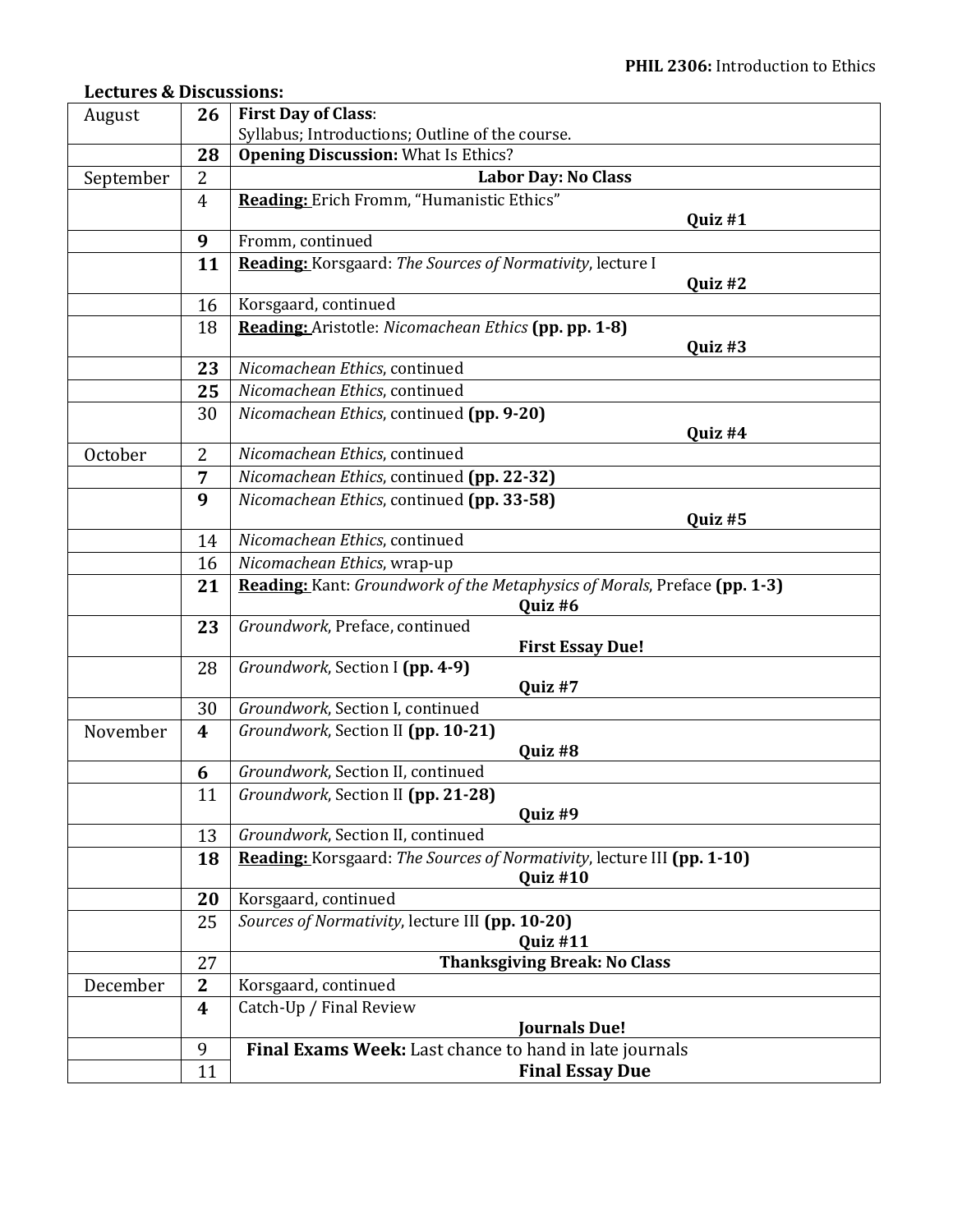# **Evaluation/Grading Policy:**

- **1.** An **online course journal**. For each reading, I will give you a few response question(s); a few paragraphs should be sufficient in each case, but journals will be graded on relevance, completeness, and use of course material (your journal responses should show that you have read, and are applying, the assigned reading). Journals will be kept online throughout the semester, and **they will be graded at the end**. Journals will be due at the end of the semester, and should be submitted by the final day of class. Late entries will lose a portion of the credit, and all unanswered questions will receive no credit. **30%**
- **2.** Weekly **in-class quizzes** (see schedule for specific dates); at the end of the semester, your lowest quiz score will be dropped; the rest will be averaged for your quiz grade. **You must be present to take the quiz, which will be given at the very beginning of class**—quizzes will not be sent home, nor given as make-ups. A missed quiz is a zero. **30%**
- **3.** A series of **two essays**, assigned during the semester. The essay assignments will be your opportunity to apply what you've learned and do some critical thinking. **20%**
- **4. Class participation** is very important. This includes not only attendance (see below), but also active involvement in class discussion. I expect that each student will come in with some thoughts to share on each topic of discussion. **20%**

**Numerical grading scale breakdown:** At the end of this semester, I will assign you a letter grade based upon the percentage of the total points available for the semester that you have earned. My grading scale is as follows. **A:** 100%-90; **B:** 89.9-80; **C:** 79.9-70; **D:** 69.9-60; **F:** 59 or below.

# **Tests/Exams:**

In-class quizzes will be given at the start of class on the following days:

| Quiz 1  | September 4  |
|---------|--------------|
| Quiz 2  | September 11 |
| Quiz 3  | September 18 |
| Quiz 4  | September 30 |
| Quiz 5  | October 9    |
| Quiz 6  | October 21   |
| Quiz 7  | October 28   |
| Quiz 8  | November 4   |
| Quiz 9  | November 11  |
| Quiz 10 | November 18  |
| Quiz 11 | November 25  |

Each quiz will be worth 5 points; the lowest quiz score will be dropped at the end of the semester.

### **Assignments:**

Two essays will be due over the course of the semester, on the following dates:

| Essay 1 | October 23 |
|---------|------------|
| Essay 2 | December 9 |

Each essay will be turned in through Blackboard and TurnItIn.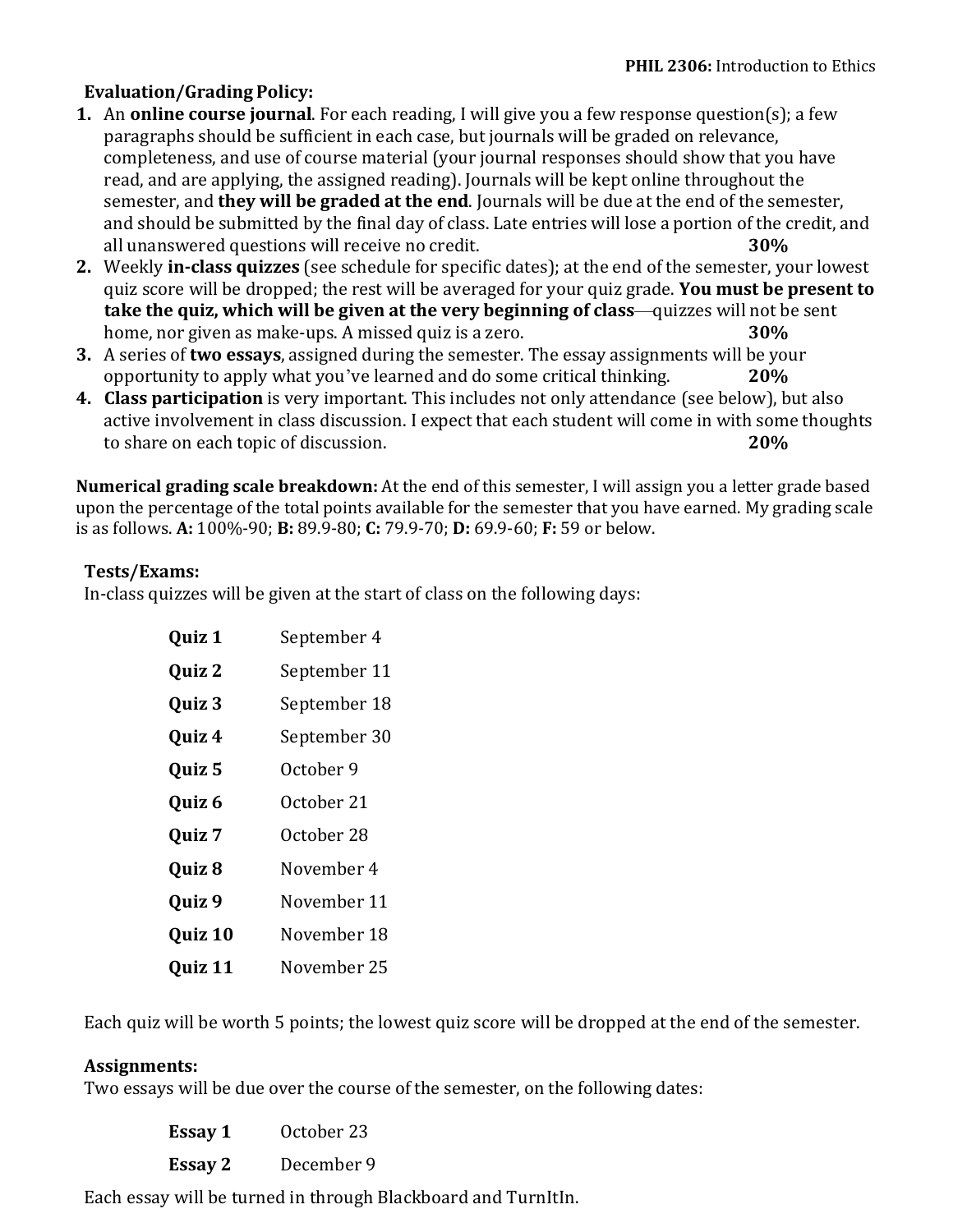# **Student Responsibilities/Expectations:**

- **1.** Attendance means being present for the *entire class*. Either show up on time and stay for the entire session, or don't show up at all; arriving late, or coming in and out during class, is disruptive and will not be tolerated. In case we're unclear: a minute late is still *late*.
- **2. Academic honesty is taken** *very* **seriously**. In a philosophy class, this means that sources used in papers or journals should be cited somehow (MLA style, Chicago style, etc.), and quotations from any text *clearly indicated*. It also, more importantly, means not taking credit for the work of another. Plagiarism, handing in papers downloaded off of the internet, or any other case of a student handing in something he or she has not written will be **grounds for immediate failure of the class**, no exceptions. If you have *any* questions at all, *please* consult the college's policy, and/or see me directly: "I didn't know this wasn't okay" is *not* an excuse.
- **3.** All handed in work **must be typed**, and I ask that you go through the step of spell-checking them first as well. If you do not have a computer or printer, you should plan on using the available computer labs at school.
- **4. Your journal must be submitted through Blackboard** by the due date to be considered on time. **Do not email your journal to me**. I will **not** accept your journal via email. **If your journal is not submitted on (or by) the date it's due**, you will have only one week to submit a late journal. **All journal entries handed in late will be penalized 25%.**
- **5.** Turn all cell phones off before entering the classroom, out of respect to fellow students and the discussion. Any student interrupting class with a cell phone or other noisy electronic device may be asked to leave the class for the day.

# **NTCC Academic Honesty Statement:**

"Students are expected to complete course work in an honest manner, using their intellects and resources designated as allowable by the course instructor. Students are responsible for addressing questions about allowable resources with the course instructor. NTCC upholds the highest standards of academic integrity. This course will follow the NTCC Academic Honesty policy stated in the Student Handbook."

### **Academic Ethics:**

The college expects all students to engage in academic pursuits in a manner that is beyond reproach. Students are expected to maintain complete honesty and integrity in their academic pursuit. Academic dishonesty such as cheating, plagiarism, and collusion is unacceptable and may result in disciplinary action. Refer to the student handbook for more information on this subject.

### **ADA Statement:**

It is the policy of NTCC to provide reasonable accommodations for qualified individuals who are students with disabilities. This College will adhere to all applicable federal, state, and local laws, regulations, and guidelines with respect to providing reasonable accommodations as required to afford equal educational opportunity. It is the student's responsibility to request accommodations. An appointment can be made with Katherine Belew, Academic Advisor/Coordinator of Special Populations located in the College Connection. She can be reached at 903-434-8218. For more information and to obtain a copy of the Request for Accommodations, please refer to the NTCC website - Special Populations.

### **Family Educational Rights and Privacy Act** (**Ferpa**):

The Family Educational Rights and Privacy Act (FERPA) is a federal law that protects the privacy of student education records. The law applies to all schools that receive funds under an applicable program of the U.S. Department of Education. FERPA gives parents certain rights with respect to their children's educational records. These rights transfer to the student when he or she attends a school beyond the high school level. Students to whom the rights have transferred are considered "eligible students." In essence, a parent has no legal right to obtain information concerning the child's college records without the written consent of the student. In compliance with FERPA, information classified as "directory